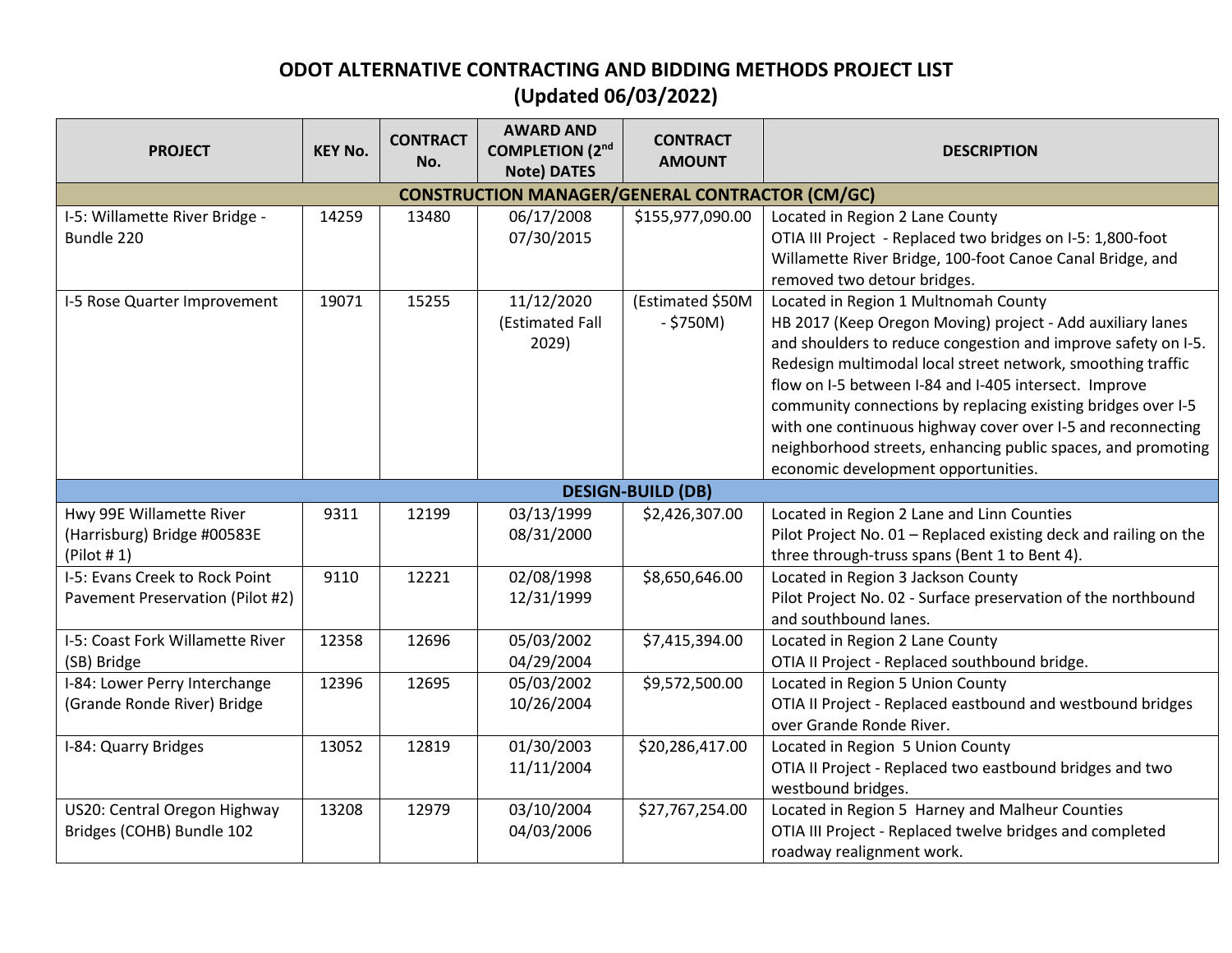| <b>PROJECT</b>                    | <b>KEY No.</b> | <b>CONTRACT</b><br>No. | <b>AWARD AND</b><br><b>COMPLETION (2nd)</b><br><b>Note) DATES</b> | <b>CONTRACT</b><br><b>AMOUNT</b> | <b>DESCRIPTION</b>                                               |
|-----------------------------------|----------------|------------------------|-------------------------------------------------------------------|----------------------------------|------------------------------------------------------------------|
| Mt. Hood to Chemult (MHC)         | 13563          | 12990                  | 04/27/2004                                                        | \$33,004,790.00                  | Located in Region 1 Clackamas County and Region 4                |
| Bundle 101                        |                |                        | 06/22/2006                                                        |                                  | Deschutes, Jefferson and Klamath Counties                        |
|                                   |                |                        |                                                                   |                                  | OTIA III Project - Replaced eleven bridges, removed one          |
|                                   |                |                        |                                                                   |                                  | bridge, and added northbound and southbound passing lanes.       |
| I-5: Sutherlin to Roseburg        | 13467          | 13070                  | 11/2/2004                                                         | \$49,356,661.00                  | Located in Region 3 Douglas County                               |
| Section (SRS) Bundle 353          |                |                        | 11/30/2008                                                        |                                  | OTIA III Project - Replaced nine bridges, repaired one bridge,   |
|                                   |                |                        |                                                                   |                                  | and 8.4 miles of interstate maintenance which will include       |
|                                   |                |                        |                                                                   |                                  | guardrail and concrete barrier improvements, drainage,           |
|                                   |                |                        |                                                                   |                                  | rumble strips, striping, and pavement preservation.              |
| I-5: Clarks Branch to Tunnel Mill | 13711          | 13111                  | 03/16/2005                                                        | \$43,316,240.00                  | Located in Region 2 Lane County and Region 3 Doulas County       |
| Race (CBT) Bundle A02             |                |                        | 05/18/2007                                                        |                                  | OTIA III Project - Replaced nine bridges and repaired two        |
|                                   |                |                        |                                                                   |                                  | bridges.                                                         |
| US 20: Pioneer Mountain to        | 13225          | 13158                  | 07/01/2005                                                        | \$158,139,887.00                 | Located in Region 2 Lincoln County                               |
| Eddyville Section (PME) Bundle    |                |                        | Terminated                                                        |                                  | OTIA III Project - Designed and constructed new highway          |
| 454                               |                |                        | 05/03/2013                                                        |                                  | alignment that included at least eight new structures and        |
|                                   |                |                        |                                                                   |                                  | replacement of one bridge.                                       |
| I-5: Wilsonville to Hayesville    | 14033          | 13243                  | 04/21/2006                                                        | \$22.995,220.00                  | Located in Region 2 Clackamas and Marion Counties                |
| Interchange (WHI) Bundle 211      |                |                        | 06/19/2008                                                        |                                  | OTIA III Project - Replaced the northbound and southbound        |
|                                   |                |                        |                                                                   |                                  | bridges on I-5 over Hwy 51 at MP 282.25. Included 22 miles of    |
|                                   |                |                        |                                                                   |                                  | interstate maintenance work on northbound and southbound         |
|                                   |                |                        |                                                                   |                                  | lanes, and re-tensioning and repaired existing cable guardrail.  |
| I-5: McKenzie River to Goshen     | 14036          | 13266                  | 05/26/2006                                                        | \$66,993,137.00                  | Located in Region 2 Lane County                                  |
| Grade (MRG) Bundle 215            |                |                        | 11/30/2009                                                        |                                  | OTIA III Project - Replaced six bridges, repaired one bridge,    |
|                                   |                |                        |                                                                   |                                  | and included pavement work.                                      |
| I-5 to Weaver Road (I-5 Weaver)   | 14047          | 13308                  | 11/02/2006                                                        | \$54,689,914.00                  | Located in Region 3 Douglas County                               |
| Bundle 306                        |                |                        | 09/01/2010                                                        |                                  | OTIA III Project - Replaced six bridges and repaired one bridge. |
| OR38: Elk Creek to Hardscrabble   | 14221          | 13319                  | 12/10/2006                                                        | \$49,769,774.00                  | Located in Region 3 Douglas County                               |
| Creek (EHS) Bundle 401            |                |                        | 06/08/2009                                                        |                                  | OTIA III Project - Replaced five bridges and upgraded the        |
|                                   |                |                        |                                                                   |                                  | OR38/OR138 intersection.                                         |
| US395: McKay Creek to Silvies     | 14610          | 13431                  | 04/25/2008                                                        | \$43,944,982.00                  | Located in Region 5 Umatilla, Grant, and Harney Counties         |
| Slough (MSS) Bundle 414           |                |                        | 11/21/2011                                                        |                                  | OTIA III Project - Replaced seven bridges and repaired one       |
|                                   |                |                        |                                                                   |                                  | bridge.                                                          |
| I-5 Elkhead Rd to OR126:          | 15228          | 13955                  | 12/16/2008                                                        | \$49,890,833.00                  | Located in Region 2 Lane County and Region 3 Douglas County      |
| Knowles Creek Bundle 508          |                |                        | 10/31/2011                                                        |                                  | OTIA III Project - Replaced five bridges, partially replaced and |
|                                   |                |                        |                                                                   |                                  | repaired one bridge and repaired one bridge.                     |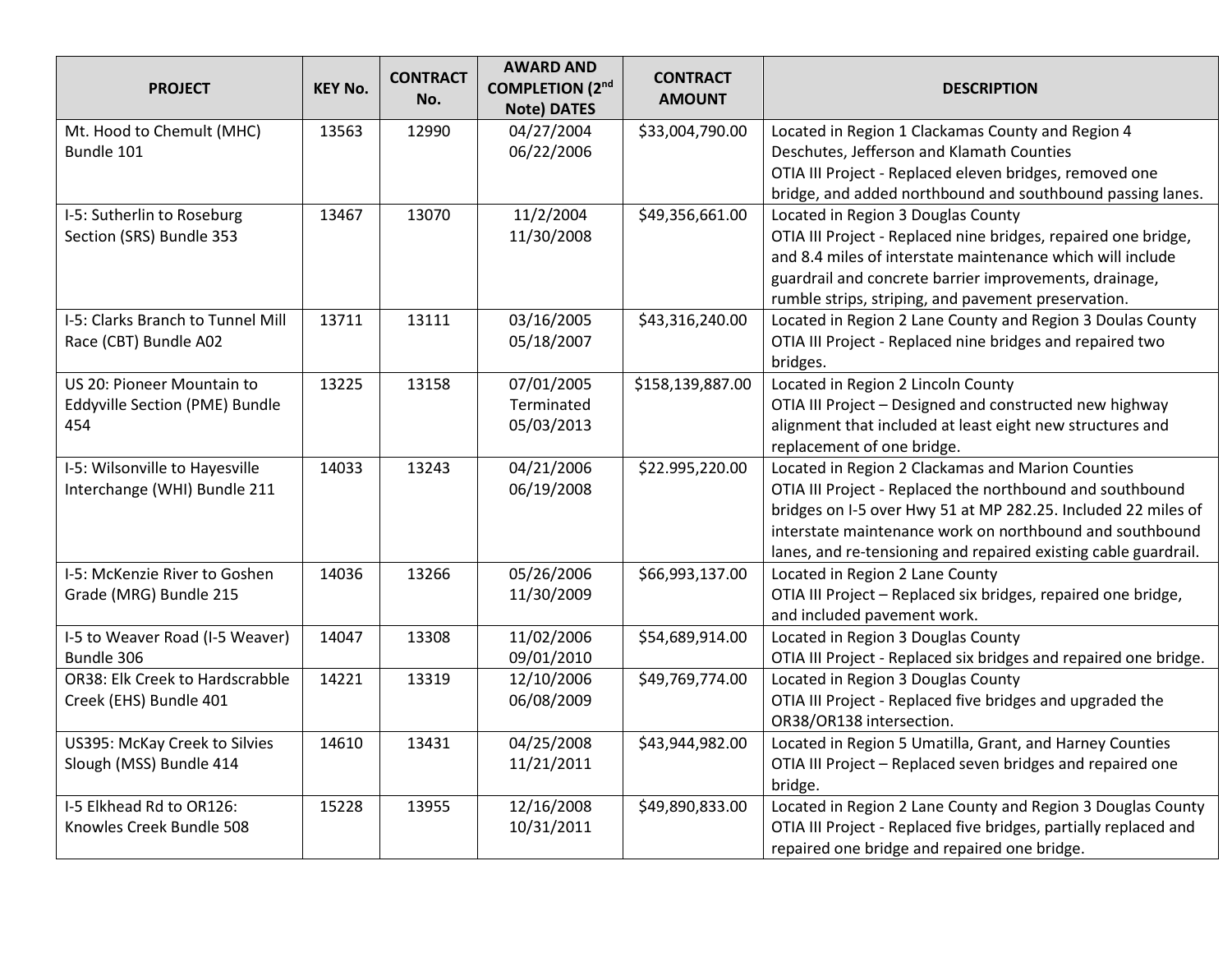| <b>PROJECT</b>                                                             | <b>KEY No.</b> | <b>CONTRACT</b><br>No. | <b>AWARD AND</b><br><b>COMPLETION (2nd)</b><br><b>Note) DATES</b> | <b>CONTRACT</b><br><b>AMOUNT</b>   | <b>DESCRIPTION</b>                                                                 |  |  |
|----------------------------------------------------------------------------|----------------|------------------------|-------------------------------------------------------------------|------------------------------------|------------------------------------------------------------------------------------|--|--|
| US 97 and US 20: Bend North                                                | 21229          | 15292                  | Pending                                                           | Pending                            | Located in Region 4 Deschutes County                                               |  |  |
| Corridor Design Build Project                                              |                |                        | (Estimated Winter                                                 |                                    | Realignment of U.S. 97, improved intersections, add new ramp                       |  |  |
|                                                                            |                |                        | 2024)                                                             |                                    | connections, perform intersection improvements and                                 |  |  |
|                                                                            |                |                        |                                                                   |                                    | preservation work on U.S. 20 to improve local and highway                          |  |  |
|                                                                            |                |                        |                                                                   |                                    | traffic, and pedestrian, and bicycle facilities.                                   |  |  |
|                                                                            |                |                        |                                                                   | <b>DESIGN-BUILD LOW BID (DBLB)</b> |                                                                                    |  |  |
| N. Umpqua River, Hwy 138E @                                                | 17512          | 14353                  | 07/21/2011                                                        | \$689,252.00                       | Located in Region 3 Douglas County                                                 |  |  |
| MP 28.0 (Tioga Bridge) Section                                             |                |                        | 10/31/2012                                                        |                                    | Pilot No. 01 - Designed, fabricated, and installed tied-timber                     |  |  |
|                                                                            |                |                        |                                                                   |                                    | arch pedestrian bridge over the N. Umpqua River using                              |  |  |
|                                                                            |                |                        |                                                                   |                                    | existing bridge piers. Part of BLM's Susan Creek Recreation                        |  |  |
|                                                                            |                |                        |                                                                   |                                    | Area Enhancement project.                                                          |  |  |
| <b>PRICE PLUS MULTI-PARAMETER SELECTION METHODS</b>                        |                |                        |                                                                   |                                    |                                                                                    |  |  |
|                                                                            |                |                        |                                                                   |                                    | <b>Price Plus Time (A+B) Included Contract Completion Incentives/Disincentives</b> |  |  |
| I-5 Medford Viaduct and Bridge                                             | 10898          | 12746                  | 09/30/2002                                                        | \$7,563,802.78                     | Located in Region 3 Jackson County                                                 |  |  |
| Rehabilitation                                                             |                |                        | 10/21/2003                                                        |                                    | Rehabilitated a half-mile long bridge on the I-5 corridor which                    |  |  |
|                                                                            |                |                        |                                                                   |                                    | included hydro-milling the original 40 year old concrete deck,                     |  |  |
|                                                                            |                |                        |                                                                   |                                    | and applying micro-silica concrete to the road surface,                            |  |  |
|                                                                            |                |                        |                                                                   |                                    | upgrading bridge rails, added scour protection to 48 bents in                      |  |  |
|                                                                            |                |                        |                                                                   |                                    | and near Bear Creek, and phase one seismic retrofitting.                           |  |  |
| I-5 at Hwy 217 and Kruse Way                                               | 7975           | 12339                  | 11/26/1999                                                        | \$42,397,853.79                    | Located in Region 1 Clackamas and Washington Counties                              |  |  |
| New Ramp and Structure                                                     |                |                        | 06/23/2001                                                        |                                    | Constructed a new ramp connecting I-5 northbound to Hwy                            |  |  |
|                                                                            |                |                        |                                                                   |                                    | 217, pedestrian crossover structure, retaining and sound walls,                    |  |  |
|                                                                            |                |                        |                                                                   |                                    | architectural treatment, pilaster and panel sound walls,                           |  |  |
|                                                                            |                |                        |                                                                   |                                    | temporary geotextile wall and new drainage facilities with fish                    |  |  |
|                                                                            |                |                        |                                                                   |                                    | friendly culverts and a closed circuit TV system and ramp                          |  |  |
|                                                                            |                |                        |                                                                   |                                    | meters as part of the Intelligent Transportation System.                           |  |  |
| I-5 McKenzie River Bridges SB                                              | 13164          | 12894                  | 09/19/2003                                                        | \$31,254,552.20                    | Located in Region 2 Lane County                                                    |  |  |
| (Detour) & NB (Temp Repair) &                                              |                |                        | 09/04/2004                                                        |                                    | Constructed heavy-duty temporary bridges to carry I-5 traffic                      |  |  |
| Willamette River Bridge (Detour)                                           |                |                        |                                                                   |                                    | over the Willamette River, McKenzie River, and Patterson                           |  |  |
|                                                                            |                |                        |                                                                   |                                    | Slough at the City of Eugene Oregon.                                               |  |  |
| Price Plus Technical Qualifications (A+C) Included Incentive/Disincentives |                |                        |                                                                   |                                    |                                                                                    |  |  |
| Columbia River (I-5) Bridge, NB                                            | 7193           | 11940                  | 05/01/1997                                                        | \$3,399,800.00                     | Located in Region 1 Multnomah OR and Clark County WA                               |  |  |
| (Trunnion Replacement)                                                     |                |                        | 12/01/1997                                                        |                                    | Replaced two trunnion assemblies that included                                     |  |  |
|                                                                            |                |                        |                                                                   |                                    | counterweight cable sheaves, shafts, bearings, and cable                           |  |  |
|                                                                            |                |                        |                                                                   |                                    | assemblies on the North tower of the northbound I-5                                |  |  |
|                                                                            |                |                        |                                                                   |                                    | Columbia River Bridge.                                                             |  |  |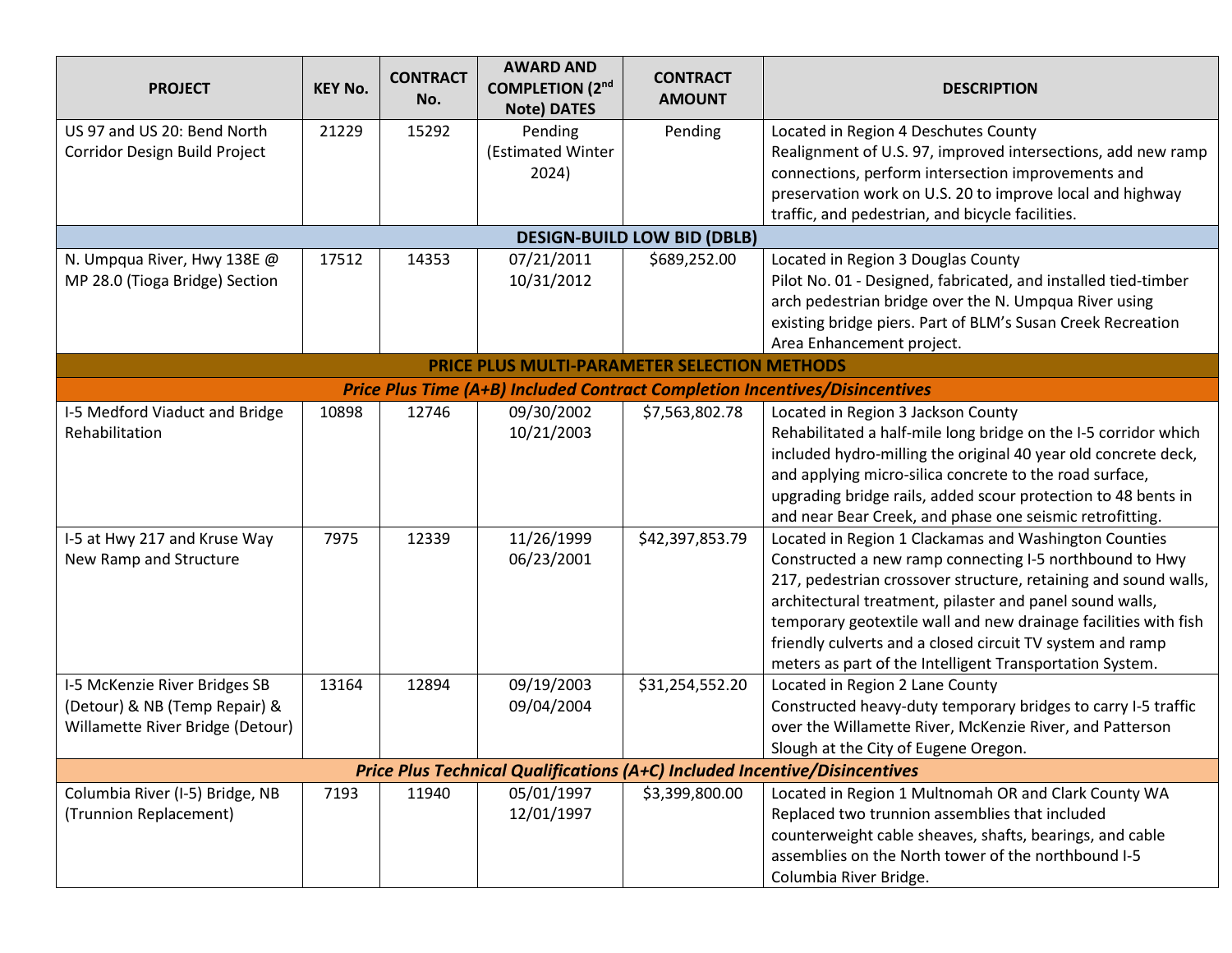| <b>PROJECT</b>                             | <b>KEY No.</b> | <b>CONTRACT</b><br>No. | <b>AWARD AND</b><br><b>COMPLETION (2nd)</b><br><b>Note) DATES</b>         | <b>CONTRACT</b><br><b>AMOUNT</b> | <b>DESCRIPTION</b>                                                |  |  |
|--------------------------------------------|----------------|------------------------|---------------------------------------------------------------------------|----------------------------------|-------------------------------------------------------------------|--|--|
| US30: St. John's Bridge                    | 9393           | 12793                  | 01/17/2003                                                                | \$39,173,483.10                  | Located in Region 1 Multnomah County                              |  |  |
| (Portland)                                 |                |                        | 03/30/2006                                                                |                                  | Removed previous coating and repainted suspension spans           |  |  |
|                                            |                |                        |                                                                           |                                  | and truss spans, replaced deck and joints, handrails, lighting    |  |  |
|                                            |                |                        |                                                                           |                                  | and suspension cables, and traction rods.                         |  |  |
| <b>Price Plus Technical Approach (A+D)</b> |                |                        |                                                                           |                                  |                                                                   |  |  |
| <b>OR58: Salt Creek Half Viaducts</b>      | 19221          | 14767                  | 02/11/2015                                                                | \$7,681,486.72                   | Located in Region 2 Lane County                                   |  |  |
| Phase 2                                    |                |                        | 10/27/2015                                                                |                                  | Replaced half viaduct Structure No. 07188, half viaducts          |  |  |
|                                            |                |                        |                                                                           |                                  | Structure No. 07187, completed partially constructed half         |  |  |
|                                            |                |                        |                                                                           |                                  | viaduct Structure No. 21569 & No. 21570, removed portions of      |  |  |
|                                            |                |                        |                                                                           |                                  | existing electrical building and installed new roof,              |  |  |
|                                            |                |                        |                                                                           |                                  | maintenance access, tunnel illumination control equipment,        |  |  |
|                                            |                |                        |                                                                           |                                  | and backup generator system.                                      |  |  |
|                                            |                |                        | <b>Price Plus Technical Qualifications and Technical Approach (A+C+D)</b> |                                  |                                                                   |  |  |
| OR99E: MLK/Grand Oxing UPRR                | 9350           | 13294                  | 02/27/2007                                                                | \$81,301,962.78                  | Located in Region 1 Multnomah County                              |  |  |
| <b>Viaducts</b>                            |                |                        | 09/20/2011                                                                |                                  | Replaced northbound and southbound bridges, completed             |  |  |
|                                            |                |                        |                                                                           |                                  | seismic upgrades and constructed pedestrian/bike ramps,           |  |  |
|                                            |                |                        |                                                                           |                                  | open railing, historic-style lighting, and four prominent pylons, |  |  |
|                                            |                |                        |                                                                           |                                  | and bridge rail.                                                  |  |  |
| I-84: Sandy River - Jordan Rd              | 14032          | 14165                  | 03/9/2010                                                                 | \$58,098,503.00                  | Located in Region 1 Multnomah County                              |  |  |
| Bundle 210                                 |                |                        | 2/28/2015                                                                 |                                  | OTIA III Project - Replaced two bridges and repaired two          |  |  |
|                                            |                |                        |                                                                           |                                  | bridges.                                                          |  |  |
| OR43: Willamette River (Oregon             | 14014          | 14238                  | 05/01/2010                                                                | \$17,388,738.55                  | Located in Region 1 Clackamas County                              |  |  |
| City) Bridge                               |                |                        | 02/01/2011                                                                |                                  | Historical bridge rehabilitation to original capacity and its     |  |  |
|                                            |                |                        |                                                                           |                                  | original appearance to protect the bridge's historical            |  |  |
|                                            |                |                        |                                                                           |                                  | significance and to improve safety.                               |  |  |
| US26: Dennis L. Edwards Tunnel             | 11948          | 14285                  | 12/10/2010                                                                | \$5,555,225.00                   | Located in Region 1 Washington County                             |  |  |
|                                            |                |                        | 07/01/2011                                                                |                                  | Removed composite timber liner, installed steel fiber             |  |  |
|                                            |                |                        |                                                                           |                                  | reinforced shotcrete & rock dowels tunnel liner, improved wall    |  |  |
|                                            |                |                        |                                                                           |                                  | drainage, lighting system, and installed bike warning system.     |  |  |
| OR18: Newberg-Dundee Bypass                | 16901          | 14868                  | 03/09/2016                                                                | \$19,681,796.71                  | Located in Region 2 Yamhill County                                |  |  |
| (Phase 1G) (Springbrook RD) Sec            |                |                        | 01/04/2018                                                                |                                  | Third contract in a multi-phase bypass project to build a four-   |  |  |
|                                            |                |                        |                                                                           |                                  | mile expressway that connects cities of Newberg and Dundee.       |  |  |
|                                            |                |                        |                                                                           |                                  | Work activities included, grading, structures, paving, turn       |  |  |
|                                            |                |                        |                                                                           |                                  | lanes, signing, utility relocation, multi-use path, sound walls,  |  |  |
|                                            |                |                        |                                                                           |                                  | Intelligent Transportation System components, and traffic         |  |  |
|                                            |                |                        |                                                                           |                                  | signals.                                                          |  |  |